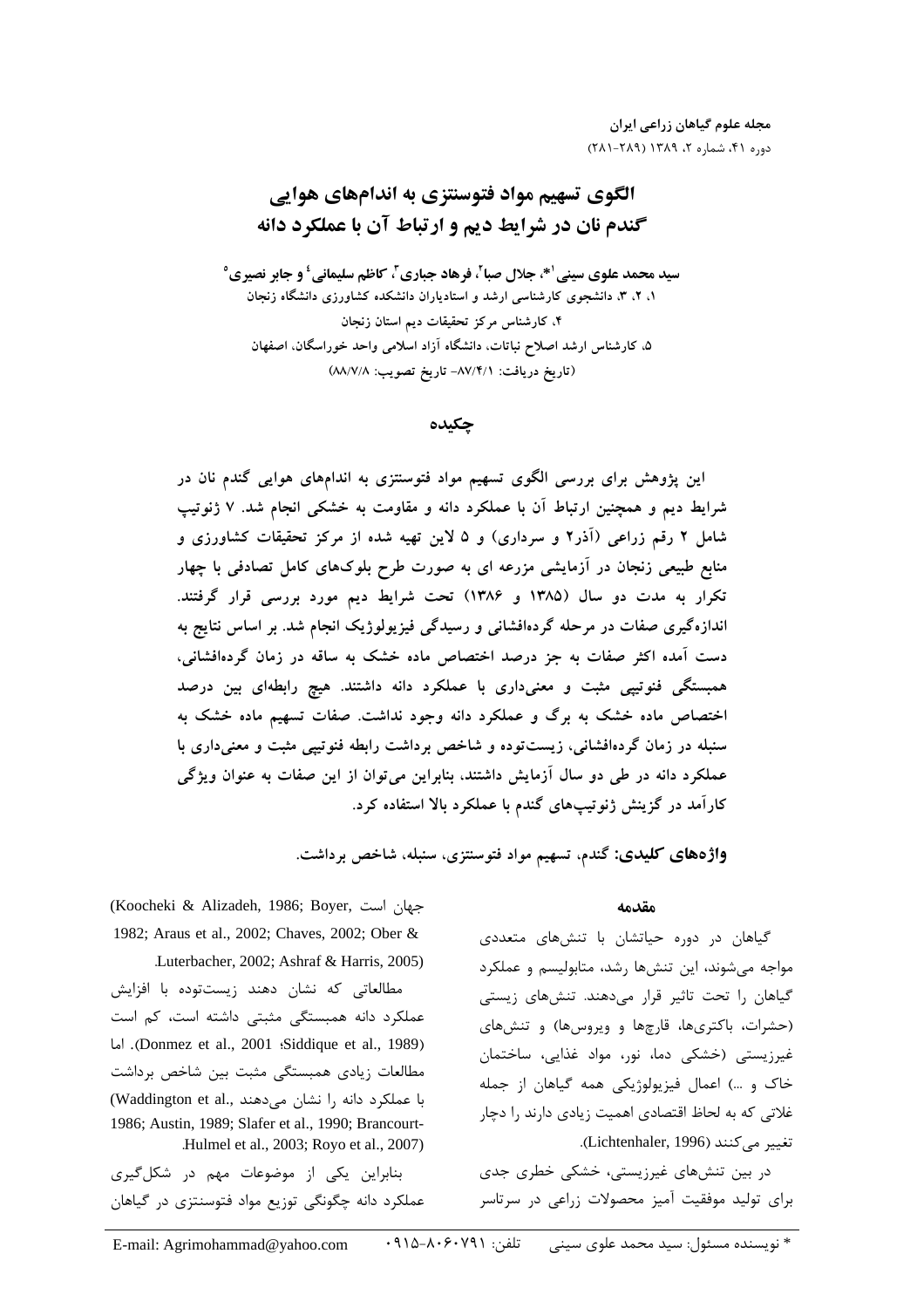می باشد این موضوع خصوصاً زمانی که گیاه با تنش خشکی مواجه می شود ممکن است از اهمیت بیشتری برخوردار گردد (Ahmadi et al., 2005).

هر چند تجمع ماده خشک یک ژنوتیپ نشاندهنده كارايي مصرف آب تحت شرايط كمبود آب است. ولي مهمتر از آن اختصاص ماده خشک به اندامهای اقتصادی گیاه است که منجر به شاخص برداشت بالاتر میگردد. بنابراین تجمع ماده خشک بیشتر به اندامهای زایشی در زمان گردهافشانی میتواند فراسنجه محسوس و مناسبی برای گزینش تحت شرایط خشکی باشد .(Kumar, 2004)

به دلیل این که ایجاد آغازههای گل در طی فاز رشد سریع رویشی، اتفاق میافتد و ممکن است که بین اندامهای زایشی و رویشی برای محدود کردن منابع , قابت به وجود آيد (Miralles et al., 2000).

در یک محیط خیلی خشک، ژنوتیپهایی که سنبله نسبتاً بزرگتر دارند ممکن است در طول دوره پر شدن دانه زمانیکه کانوپی برگ ممکن است پیر باشد یا کارایی مصرف آب پائینتری داشته باشد، سودمندتر باشند (Reynolds et al., 2005). ير شدن دانه تحت اين شرایط (جدا از مواد فتوسنتزی ذخیره شده قبل از گردهافشانی در ساقهها) از طریق فتوسنتز جاری بخشهای بالایی گیاه یعنی برگ پرچم و برگهای پنولتيميت به اضافه سنبلهها ادامه مىيابد .(Carr & Wardlaw, 1965)

اكنون دانشمندان يذيرفتهاند كه فتوسنتز سنبله سهم عمدهای در عملکرد نهایی دانه دارد .(Abbad et al (2004. مخصوصاً در شرايط تنش خشكي سنبله ممكن است بخش فتوسنتزی اصلی برای پر شدن دانه به حساب آيد (Sanchez-Dyaz et al., 2002).

نحوه اختصاص مواد در قبل از گردهافشانی (نسبت وزن سنبله به ساقه در مرحله گردهافشانی) میتواند در

ییش بینی شاخص برداشت در مرحلهی رسیدگی مورد استفاده قرار گیرد. در حقیقت پیشنهاد شده که نسبت وزن سنبله به ساقه در مرحله گردهافشانی می تواند معیاری جهت انتخاب در برنامههای بهنژادی در آینده به منظور افزایش عملکرد گندم حداقل برای مناطقی که شاخص برداشت ارقام جدید در آنجا از مقدار حداکثر و (Siddique et al., 1989; بالقوه آن پایین تر است، باشد Slafer et al., 1990)

هدف از انجام این آزمایش مقایسه لاینهای مختلف گندم به لحاظ نحوه اختصاص مواد فتوسنتزى به اندامهای هوایی تا مرحله گردهافشانی در شرایط دیم و بررسی ارتباط آنها با عملکرد و مقاومت به خشکی بوده است.

## مواد و روشها

این پژوهش در سالهای زراعی ۸۵-۸۴ و ۸۶-۸۵ در مزرعه تحقیقاتی مرکز تحقیقات کشاورزی و منابع طبیعی زنجان واقع در شهرستان خدابنده (قیدار) در شرایط دیم اجرا شد، آمار بارندگی در جدول ۱ آمده است. آزمایش در قالب طرح بلوکهای کامل تصادفی و در چهار تکرار اجرا گردید. بافت خاک محل اجرای آزمایش لوم رسی تا رسی سیلتی و محل اجرای آزمایش سال قبل به صورت آیش بود. به منظور آمادهسازی زمین جهت کاشت در اوایل فصل پائیز، زمین مورد آزمایش شخم و دیسک زده شد. تراکم ۴۰۰ بوته در مترمربع در نظر گرفته شد، هر ژنوتیپ در ۶ خط ۵ متری با فواصل ردیف ۱۷ سانتیمتر در بیست و پنجم مهرماه سال ۱۳۸۴ و سی مهرماه ۱۳۸۵ کشت گردید. فاصله کرتها در داخل بلوک، ۳۵ سانتی متر و فواصل بلوکها، یک متر منظور شد. بر اساس نتیجه آزمایش انجام شده بر روی خاک از کودهای فسفره و پتاسه استفاده نشد، ولی کود نیتروژنه۵۰ کیلوگرم در هکتار در

جدول ۱- آمار بارندگی و متوسط دمای ماهانه ایستگاه تحقیقات کشاورزی دیم خدابنده طی سالهای زراعی ۱۳۸۵-۱۳۸۴ و ۱۳۸۶–۱۳۸۵

| خر داد                   |                                                                                      |            |  |                       |                                                                                                                                                         |                                                  | ماه                                                                                                                                                                                            |
|--------------------------|--------------------------------------------------------------------------------------|------------|--|-----------------------|---------------------------------------------------------------------------------------------------------------------------------------------------------|--------------------------------------------------|------------------------------------------------------------------------------------------------------------------------------------------------------------------------------------------------|
| $Y \qquad \Delta/\Delta$ |                                                                                      |            |  |                       |                                                                                                                                                         |                                                  |                                                                                                                                                                                                |
|                          |                                                                                      |            |  |                       |                                                                                                                                                         |                                                  |                                                                                                                                                                                                |
|                          |                                                                                      |            |  |                       |                                                                                                                                                         |                                                  |                                                                                                                                                                                                |
|                          |                                                                                      |            |  |                       |                                                                                                                                                         |                                                  |                                                                                                                                                                                                |
|                          | ارديبهشت<br>$\gamma \gamma / \gamma$ $\gamma \cdot / \beta$ $\gamma \gamma / \Delta$ | 9/5<br>5/2 |  | دی بهمن اسفند فروردین | $\Delta$ /9 $\cdot$ /7 $-\overline{r}$ /1 $\frac{\epsilon}{\Delta}$<br>$1/\mathfrak{F}$ $-1/\mathfrak{r}$ $-\mathcal{A}/1$ $-\mathfrak{r}/\mathfrak{r}$ | 9/1<br>$Y/\mathfrak{f}$ $\qquad \qquad$ $\gamma$ | مهر آبان آذر<br>بارندگی ۲۹/۲ ۱۷۳ تا ۱۷ تا ۲۹/۲ ۱۳۸۲ ۲۹/۲ تا ۲۹/۲ تا ۲۳۸/۲ تا ۲۸/۲<br>۱۳۸۴–۱۳۸۴<br>دما ۱۶۱۶<br>بارندگی ۲۳/۲ ۸۸/۱ ۲۳/۲ ۲۲ ۱۲/۳ ۲۳/۲ ۸۸/۱ ۲۳/۲ بارندگی ۲۲/۸ ۲۳/۲ ۲۲/۸ ۲۲/۶<br>دما |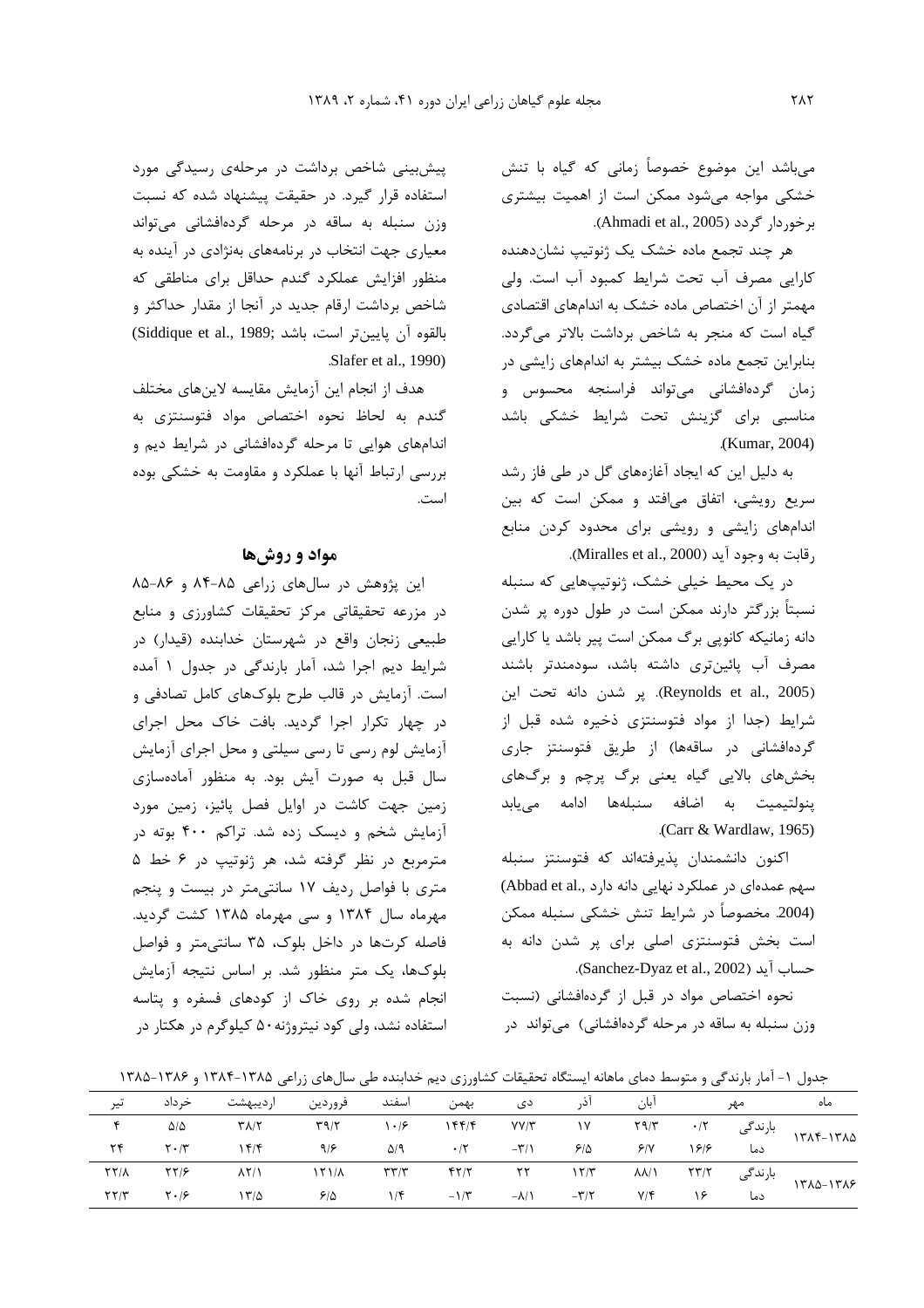# نتايج و بحث

نتايج تجزيه واريانس مركب ١١ صفت مورد مطالعه در جدول ٣ نشان داده شده است در طول دو سال آزمایش اثرات ژنوتیپی معنیداری برای اکثریت صفات مورد مطالعه به جز درصد ماده خشک سنبله، نسبت سنبله به ساقه در زمان گردهافشانی و شاخص برداشت مشاهده شد. اختلافات معنیداری بین سالها تقریباً برای همه صفات به جزء عملکرد مشاهده شد. سرانجام اثرات متقابل ژنوتیپ در سال برای صفات درصد ماده خشک برگ، ساقه، زیستتوده و شاخص برداشت معنیدار شد. معنیدار بودن اثر متقابل ژنوتیپ در سال نشان دهنده سازگاری اختصاصی ژنوتیپها با سالهای مختلف بود و برای بدست آوردن اطلاعات بیشتر تجزیه .<br>واریانس و مقایسات میانگین برای هر سال به طور جداگانه انجام شد (جداول ۴ و ۵). معنی دار نشدن اثر سال و اثر متقابل ژنوتیپ در سال نیز بیانگر آن بود که متوسط عملكرد و متوسط تفاوت ژنوتيپها از لحاظ صفت عملکرد دانه و برخی صفات دیگر در طی سال های مختلف، تغییرات چندانی نداشته است (جدول۳). در شرایط مدیترانهای، تغییرات در زمان سنبلهدهی معمولاً علت عمده اثرات متقابل ژنوتیپ در سال است.

زمان کاشت و ۵۰ کیلوگرم به صورت کود سرک در دو نوبت به زمین داده شد. ۵ لاین و دو رقم سرداری و آذر ۲ گندم نان تهیه شده از مرکز تحقیقات کشاورزی و منابع طبیعی زنجان تیمارهای این آزمایش را تشکیل دادند (جدول٢). براي بررسي نحوه تخصيص مواد فتوسنتزی نمونهبرداری در زمان گردهافشانی در سال های زراعی ۸۵-۸۴ و ۸۶-۸۵ به ترتیب در ۱۵ و ۱۶ خرداد ماه انجام شد. برای نمونهبرداری با رعایت حذف اثرات حاشیه ای یک قسمت ۰/۵ متری از خطوط کاشت برداشت گردید و نمونهها در پاکتهای مجزا قرار داده شدند. هر نمونه به قسمتهای مجزای برگ، ساقه و سنبله تفکیک گردید نمونهها به مدت ۴۸ ساعت در آون و در دمای ۸۰ درجه سانتیگراد خشک گردید و وزن هر یک از اجزاء به تفکیک توسط ترازوی حساس اندازهگیری شد. برای تعیین عملکرد نهایی دانه، باقیمانده خطوط کاشت در هر کرت با لحاظ نمودن اثر حاشیه در پایان آزمایش و پس از رسیدگی فیزیولوژیک در تاریخ ١٧ تیرماه سال ١٣٨۵ و ١٣ تیرماه سال ١٣٨۶ به مساحت یک مترمربع برداشت شد و زیستتوده، شاخص برداشت و عملکرد محاسبه گردید. پس از آزمون نرمال بودن دادهها با نرمافزار MSTATC از نرمافزار SAS برای تجزیههای آماری لازم استفاده شد. مقایسه مبانگین دادهها به روش LSD انجام شد.

شماره نام لاين TAST/TORIM/3/MLC/4/CWW339.5/SPN/5 TCI97-0AP-0AP-5AP-0AP-1MAR TIRCHMIR1/LCO//CA 8055/9/P TCI98--0042-0AP-0AP-OMAR-7MAR ۲ GB-SARA-27 ٣  $\epsilon$ GB-SARA-244 ۵ Shahi/T-C(22) IRW-MR ۶ سرداری آذر-۲  $\mathsf{v}$ 

جدول ۲- نام لاینها و ارقام گندم مورد استفاده در آزمایش

|  |  | جدول۳– تجزیه واریانس مرکب صفات مورد مطالعه در هفت ژنوتیپ گندم نان در سالهای زراعی ۱۳۸۵– ۱۳۸۴ و ۱۳۸۶– ۱۳۸۵ |  |  |  |  |  |  |
|--|--|-----------------------------------------------------------------------------------------------------------|--|--|--|--|--|--|
|--|--|-----------------------------------------------------------------------------------------------------------|--|--|--|--|--|--|

|               |               |                                |                              |                    |               |                                     | ميانگين مربعات                                           |                                          |                  |                |                               |                                   |
|---------------|---------------|--------------------------------|------------------------------|--------------------|---------------|-------------------------------------|----------------------------------------------------------|------------------------------------------|------------------|----------------|-------------------------------|-----------------------------------|
| منابع تغيير   | درجه<br>ازادى | د, صد ماده                     | د, صد ماده                   | د, صد ماده         | وزن خشک       | وزن خشک                             | وزن خشک                                                  | نسبت وزن                                 | وزن خشک کل در    | زيست           | شاخص                          | عملک د                            |
|               |               |                                | خشک برگ گخشک ساقه گخشک سنیله |                    | بر گ          | ساقه                                | سنىلە                                                    | سنىلە بە ساقە                            | زمان گردەافشانى  | توده           | ، داشت                        | دانه                              |
| سال           |               | $155/100**$                    | 1557.5                       |                    |               |                                     | $TVT9\Delta1/T1**T1T+ \Delta56*T1T77T7T7*T7T8*T4.17T7*T$ | $1/F**$                                  | $1097777/90**$   | ***********    | 417414                        | 1.21                              |
| نکرار در سال  | ۶             | ۱/۵۹                           | 11/7f                        | 39191              | ARA/97        | 15151.9                             | 1559/79                                                  | $\cdot/\cdot$ ۴                          | Y9.70/Y.         | <b>TATSIDD</b> | fY/9f                         | 1.981                             |
| زنوتيپ        | ۶             | $T/T\Delta^*$                  | $Yf/Yq**$                    | Y1/T1              | 1817/77**     | $17YYY/1Y*$                         | $0199/97*$                                               | $\cdot$ / $\cdot$ $\tau$                 | <b>FAAT1/۶۲*</b> | TAA . 9/49**   | ۴۹/۴۵                         | $\Delta$ FFT/ $\Lambda \Delta$ ** |
| ِ'نوتيپ × سال | ۶             | $\mathbf{Y}/\cdot\mathbf{A}^*$ | $9/95*$                      | $\lambda/\Delta V$ | 551.7         | $f \cdot \lambda \lambda / \cdot f$ | ۲۲۴۹                                                     | $\cdot$ / $\cdot$ $\tau$                 | 10797/11         | $15.09/70**$   | $Y \Lambda / \cdot \Lambda^*$ | YYY/Y9                            |
| شتىاه         | ۳۶            | ۱۱۲۹                           | T/Y                          | 17'                | <b>TIJ/YE</b> | <b>AFSSIVS</b>                      | 1811/17                                                  | $\cdot$ / $\cdot$ $\tau$                 | 108081.9         | Y95Y/YY        | $\tau\tau/\tau\Delta$         | 957/74                            |
| ضريب تغييرات  | ( د,صد ا      | $\lambda/\lambda$              | T/Tf                         | 17/79              | YY/FY         | YY/19                               | $Yf/f\lambda$                                            | $\mathbf{r} \cdot \mathbf{r} \mathbf{v}$ | Y1/YY            | 1.108          | 17/T9                         | 17/F9                             |
|               |               |                                |                              |                    |               |                                     |                                                          |                                          |                  |                |                               |                                   |

\*\* و \* به ترتیب معنیدار در سطح ۱ و ۵ درصد.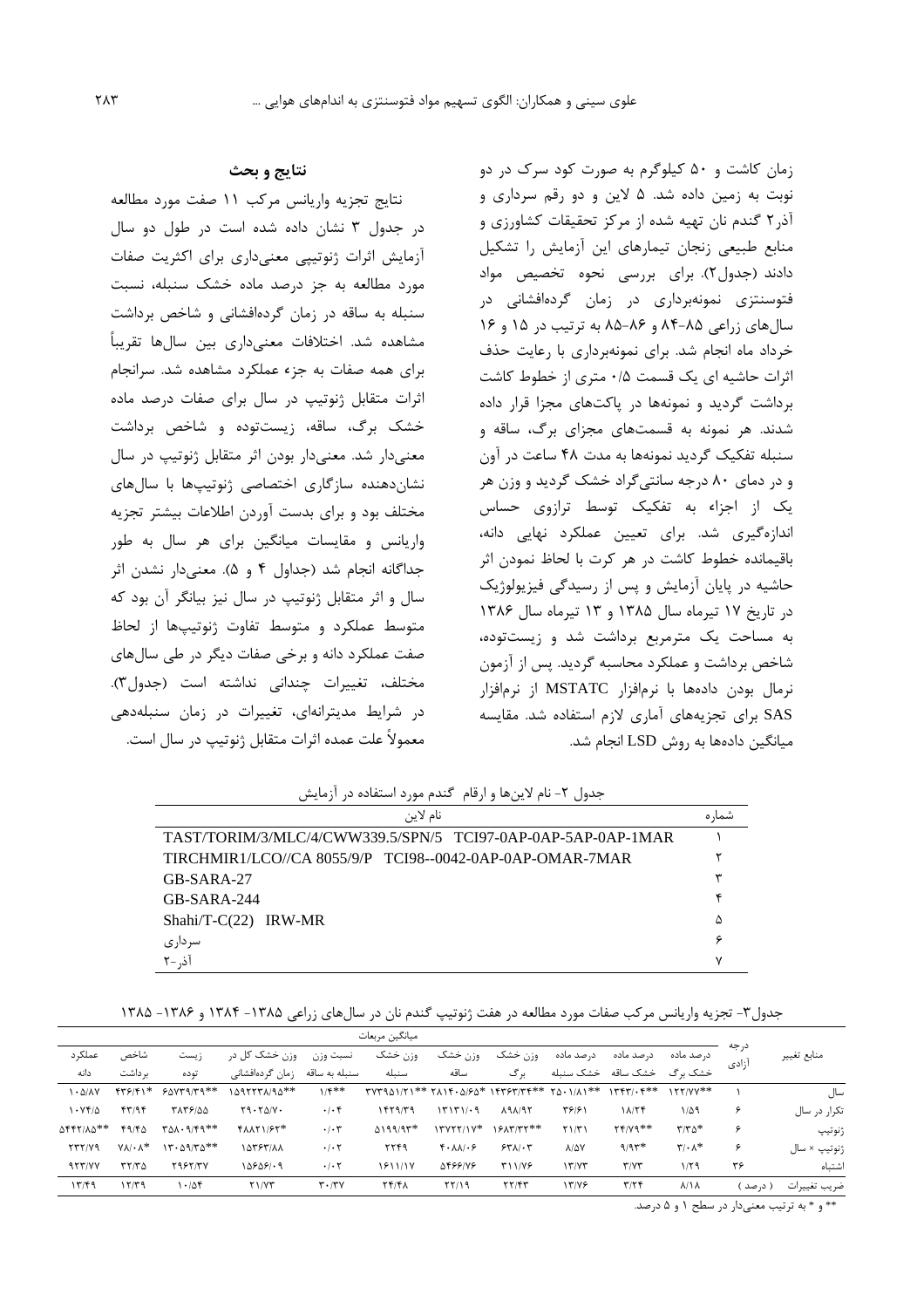جزء صفت درصد وزن خشک برگ تمامی صفات همبستگی فنوتییی معنیداری با عملکرد دانه نشان دادند که در این میان درصد ماده خشک ساقه از کل همبستگی منفی و معنیداری با عملکرد دانه نشان می دهد. عملکرد دانه در گیاهان زراعی مهمترین صفت بوده و بسیار مورد توجه اصلاح کنندگان نباتات است (Sattar et al., 2003). عملکرد مجموعهای از صفات است که قابل توارث هستند، ولی توارثپذیری عملکرد معمولاً پايين بوده و تحت تأثير تنش نيز كاهش مييابد. بسیار دیده شده که اصلاحگران از عملکرد به عنوان شاخصي جهت بهبود

میانگین دادهها، میانگین مربعات ژنوتیپها برای هر صفت در هر سال به طور جداگانه به ترتیب در جداول ۴ و ۵ آورده شدهاند. مقایسه میانگینها نشان داد که تفاوت بين ژنوتيپها در تمام صفات مطالعه شده معنیدار بودند که این امر نشاندهنده تنوع ژنتیکی لاينها از لحاظ صفات مورد مطالعه مي باشد. با توجه به اینکه وجود تنوع، پایه و اساس انجام گزینش ارقام برتر و مطلوب می باشد، جمعیت مورد مطالعه می تواند تنوع مورد نظر را براي انتخاب برترينها تأمين كند. همبستگی فنوتیپی بین صفات برای هفت ژنوتیپ

در طی دو سال در جدول ۶ نشان داده شده است. به

جدول ۴- مقایسه میانگین صفات بر اساس روش LSD در هفت ژنوتیپ گندم نان در سال زراعی ۱۳۸۵-۱۳۸۴

|                               |              |                                         |                         |                                     | ميانگين         |                                 |                                                  |                                               |                               |                   |                                |
|-------------------------------|--------------|-----------------------------------------|-------------------------|-------------------------------------|-----------------|---------------------------------|--------------------------------------------------|-----------------------------------------------|-------------------------------|-------------------|--------------------------------|
| عملكرد                        | شاخص         | ز يست توده                              |                         | وزن خشک کل در فسبت وزن              | وزن خشک         | وزن خشک                         | وزن خشک                                          |                                               | درصد ماده۔درصد ماده۔درصد ماده |                   |                                |
| دانه                          | بر داشت      | (گر م                                   | سنبله به                | زمان گردەافشانى                     | سنبله           | بر گ                            | ساقه                                             | خشک                                           | خشک                           | خشک               | ژنوتيپ                         |
| (گرم درمترمربع)               | (د, صد)      | درمترمربع)                              | ساقه                    | (گرم درمترمربع)                     | (گرم درمترمربع) | (گرم درمترمربع)۔(گرم درمترمربع) |                                                  | سنىلە                                         | ساقه                          | برگ               |                                |
| $Y \cdot \Lambda/YY$          | 49/95        | 555/85                                  | $\cdot$ / $\Delta \tau$ | 9.411                               | 188/09          | 40.199                          | 99/98                                            | T1/T9                                         | $\Delta V/YY$                 | 11/F9             |                                |
| 189181                        | FF/Y         | 511/8                                   | .18V                    | YY1/YY                              | 100/09          | $T\Lambda$ $/$ $T$              | $\Lambda f/\Upsilon\Upsilon$                     | $\Gamma \Delta/\Gamma \Lambda$                | ۵٣                            | 11/۶۲             | ٢                              |
| <b>TTYIAF</b>                 | $\mathbf{r}$ | $5\lambda\lambda/\cdot$                 | .19                     | $F\Lambda\Upsilon/\Upsilon\Upsilon$ | $YY - YYY$      | TVT/1                           | 9.1.1                                            | $\mathbf{r} \mathbf{r}/\mathbf{r} \mathbf{q}$ | $\Delta f/\mathcal{F}$        | $\gamma$          | ٣                              |
| $Y \cdot \Lambda/YY$          | 41/67        | $f\uparrow\uparrow/$                    | .109                    | 788198                              | YfY/9.          | $f\uparrow\lor/\uparrow\lor$    | 10/89                                            | T1/91                                         | $\Delta V/\cdot V$            | 11/21             | ۴                              |
| YYQ/F9                        | f1/9f        | $\Delta \mathbf{f} \cdot 19 \mathbf{f}$ | .18                     | $YfY/\lambda Y$                     | 787/۳۳          | TVA/AT                          | 1.7/99                                           | $TY/F\Delta$                                  | $\Delta \Upsilon / \Upsilon$  | 15/97             | ۵                              |
| ٢١۵/۶٩                        | 49.5         | 447/94                                  | $\cdot$ /۶)             | Y.5/11                              | YY9/10          | ۳۸۶/۵۴                          | 9.79                                             | <b>٣٢/٨٥</b>                                  | ۵۴/۴۴                         | 15/1              | سرداری                         |
| 784/V1                        | 44/26        | 5.7/17                                  | .185                    | $9\lambda \cdot 199$                | $YY \cdot 19Y$  | $\Delta Y \cdot / Y$            | 179/40                                           | $\tau\tau/90$                                 | $\Delta Y/\Delta V$           | 17/F <sub>A</sub> | آذ, ۲                          |
| ۴۳۱۶۴                         | 1.79         | 97/79                                   | .79                     | $Y\Delta V/\cdot V$                 | $\lambda Y/Y$   | 101/2                           | $\mathbf{Y}$ $\mathbf{S}$ $\mathbf{I}$ $\cdot$ Y | 9/21                                          | $Y/9$ ۴                       | 1/۶۶              | $\cdot$ / $\cdot$ $\Delta$ LSD |
| $Y \rightarrow \lambda / 9$ . | 1.5/1        | TfV9Q/V                                 | .1.40                   | <b>ATATA/۶۲</b>                     | 5130/19         | 17709/70                        | 1981/F                                           | <b><i>MAY</i></b>                             | 18/29                         | F/T9              | ميانگين مربعات ژنوتيپ          |

\*\* و \* به ترتیب معنیدار در سطح ۱ و ۵ درصد.

جدول ۵- مقایسه میانگین صفات بر اساس روش LSD در هفت ژنوتیپ گندم نان در سال زراعی ۱۳۸۶- ۱۳۸۵

|                                              |                   |                                            |                                  |                         | ميانگين                                      |                                                    |                              |                      |                              |                   |                                |
|----------------------------------------------|-------------------|--------------------------------------------|----------------------------------|-------------------------|----------------------------------------------|----------------------------------------------------|------------------------------|----------------------|------------------------------|-------------------|--------------------------------|
|                                              | شاخص              |                                            |                                  | وزن خشک کل در۔ نسبت وزن |                                              | وزن خشک وزن خشک                                    | وزن خشک                      | در صد                | در صد                        | د, صد             | ژنوتيپ                         |
| عملكرد دانه<br>(گرم در مترمربع)              | بر داشت           | زیستتوده<br>(گرم در مترمربع)               | سنبله به                         | زمان گردهافشانی         | سنىلە                                        | بر گ                                               | ساقه                         |                      | ماده خشک ماده خشک ِ ماده خشک |                   |                                |
|                                              | (درصد)            |                                            | ساقه                             | (گرم در مترمربع)        |                                              | (گرم در مترمربع)۔(گرم در مترمربع) (گرم در مترمربع) |                              | سنىلە                | ساقه                         | بر گ              |                                |
| $\tau\tau\tau/\cdot \Delta$                  | ۴۵                | f9f/11                                     | .776                             | $T1Y/-9$                | 99189                                        | $Y \cdot \cdot / \lambda \lambda$                  | 49/76                        | Y1/TY                | 55/1V                        | 10/07             |                                |
| 780/11                                       | ۴۲                | 555/7                                      | $\cdot$ /۳۷                      | $f \cdot 197$           | 95/77                                        | <b>757/7</b>                                       | 55/5                         | $YY/\Delta Y$        | 9.1                          | $1\Delta/Y1$      | ۲                              |
| $\Upsilon \Upsilon \cdot / \Upsilon \Lambda$ | ۴۲                | 91718                                      | $\cdot/\tau$ .                   | T9Y/19                  | <b>YA/YF</b>                                 | 787/71                                             | $\Delta$ ۶/۲۴                | ۱۹/۷۶                | 99.4                         | 15/1V             | ٣                              |
| $Y \cdot 1/F$                                | ۳۵                | AVT/VY                                     | .179                             | f(Y)/19                 | <b>YF/YA</b>                                 | 294/67                                             | 5Y/Yf                        | 1Y/19                | 5Y/YF                        | 10/47             | ۴                              |
| $YYY/\Delta$ .                               | ۳۸                | 551/7                                      | $\cdot$ /٣٣                      | 484/47                  | 98/05                                        | $Y9Y/\cdot Y$                                      | YA/AY                        | $Y \cdot 199$        | 55/97                        | 15/T <sub>A</sub> | ۵                              |
| $Y \cdot Y$                                  | ۴٠                | 511/41                                     | $\cdot/\tau$ .                   | TVT/F1                  | $YY/\lambda$ 9                               | 244167                                             | $\Delta f$ /9                | ۱۹/۶۸                | 60100                        | 15/77             | سرداری                         |
| <b>TYF/FD</b>                                | ۴۱                | 5YY                                        | $\cdot$ /٣٢                      | ۴۵۰/۸۱                  | 91/۶۱                                        | <b>TAA/AS</b>                                      | $V \cdot / \tilde{V} \Delta$ | $Y \cdot / f \wedge$ | 55/1                         | $1\Delta/V$       | آذ, ۲                          |
| ۴۳۱۶۹                                        | $f/\cdot \Lambda$ | 94/67                                      | $\cdot \mid \cdot \rangle$       | 44/07                   | 18/71                                        | $\mathbf{r} \mathbf{r} / \mathbf{r} \mathbf{q}$    | $\lambda$ /۶۲                | $f/\gamma f$         | $Y/Y$ ۹                      | 1/Y1              | $\cdot$ / $\cdot$ $\Delta$ LSD |
| T.99/10                                      | $Y1/\Lambda Y$ ** | $1Y\Delta\lambda \cdot / 19$ <sup>**</sup> | $\cdot/\cdot\cdot\vartriangle^*$ | 1.799/AA                | $\Delta \Delta \Upsilon / \cdot \Delta^{**}$ | $f\Delta\Delta\cdot$ /9 $V^{**}$                   | $Y\Delta$ 9/9 $Y^{**}$       | 11/21                | $Y \cdot / Y^{**}$           | $Y/\cdot \Delta$  | ميانگين مربعات<br>ژنوتيپ       |

\*\* و \* به ترتیب معنیدار در سطح ۱ و ۵ درصد.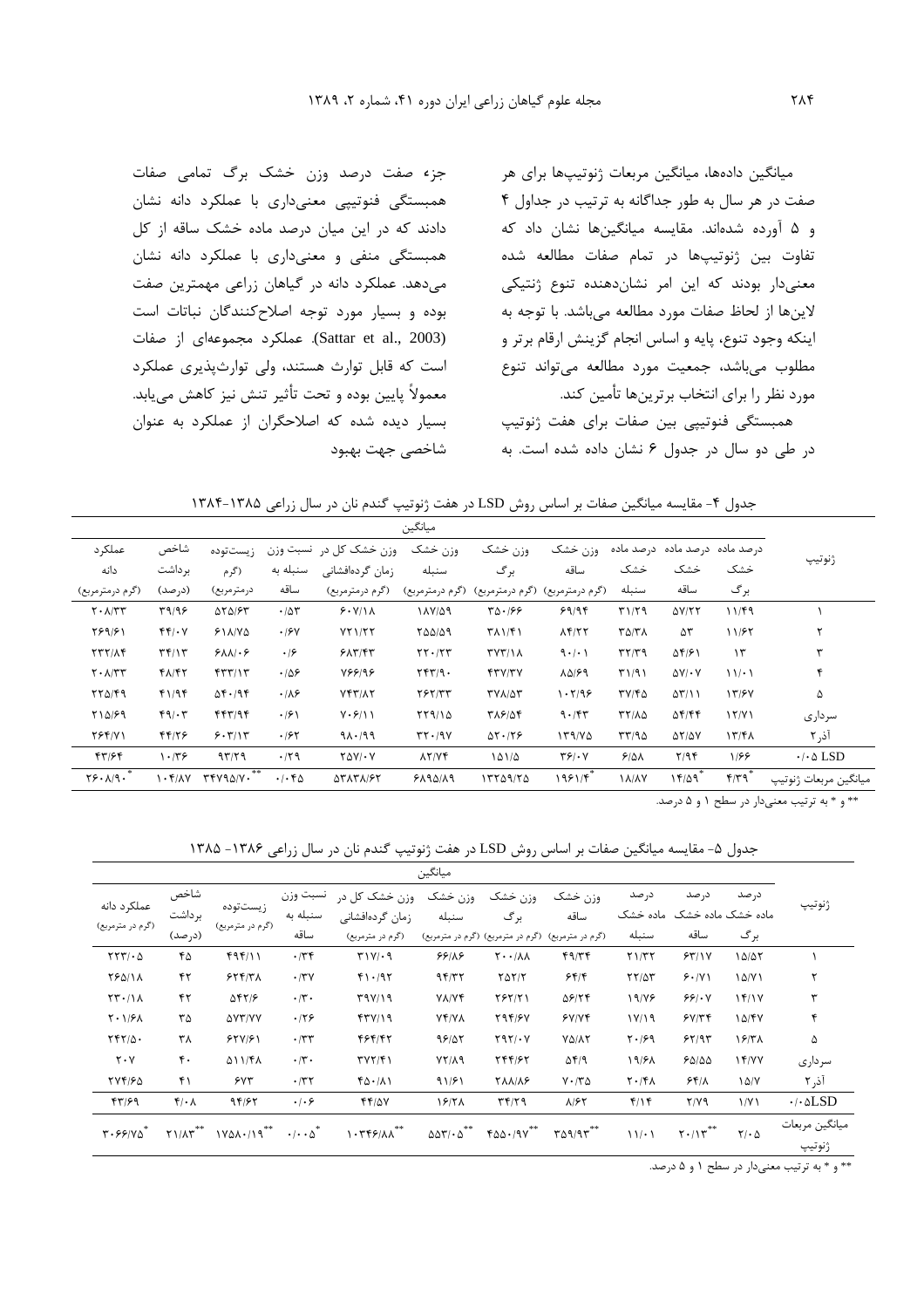مقاومت به خشکی استفاده کردهاند که به جز موارد استثنایی کارآیی نداشته است (Blum, 2005). اما از نقطه نظر فيزيولوژيكى در شرايط تنش عملكرد بالا را می توان معیاری از مقاومت دانست. متوسط مقدار بارندگی در طی سالهای زراعی ۱۳۸۵-۱۳۸۴ و ١٣٨۶-١٣٨۵ به ترتيب ٣۶٠ و ۴٧٠ ميلي متر مي باشد که از این مقدار بارندگی در سال ۱۳۸۵-۱۳۸۴، ۳۵۰ میلی متر بارندگی قبل از گردهافشانی و ١٠ میلی متر بعد از گردهافشانی تا رسیدگی فیزیولوژیک حادث شده است و این مورد برای سال زراعی ۱۳۸۶-۱۳۸۵ به ترتیب ۴۲۵ میلی متر و ۴۵ میلی متر می باشد.

آمار بلندمدت هواشناسی منطقه و آزمایش حاضر نشان میدهد که نوع تنش در منطقه تنش انتهایی بوده و ژنوتیپها بیشترین تنش را در دوره زایشی تحمل می کنند که باعث کاهش چشمگیری در عملکرد و اجزای عملکرد میشود. بنابراین ژنوتیپهایی که بتوانند تحت این شرایط عملکرد بالایی نسبت به سایر ژنوتیپها

تولید کنند دارای صفات برتری نسبت به سایر ژنوتیپها میباشند که آنها را از سایر ژنوتیپها متمایز میسازد.

نتایج مقایسه میانگینها نشان می دهد که رقم آذر ۲ و لاین شماره ۲ بیشترین و لاین شماره ۴ کمترین عملکرد را دارند. هرچند در این آزمایش رابطه معنیداری بین درصد ماده خشک اختصاص یافته به برگ در زمان گردهافشانی پیدا نشد، به نظر می رسد اختصاص کمتر ماده خشک به برگها در زمان گردهافشانی یک نوع واکنش سازگاری به خشکی باشد، كاهش رشد برگها در شرايط تنش به نفع گياه مىباشد چون با كاهش سطح برگ، سطح تعرقی گیاه هم كاهش می یابد. ژنوتیپهایی که تا مرحله گردهافشانی، درصد بیشتری از ماده خشک را به برگها اختصاص می دهند با افزایش دادن سطح تعرقی گیاه رطوبت خاک را تخلیه کرده و رطوبت ذخیره شده در خاک برای مصرف گیاه در مرحله رشد زایشی را کاهش میدهند. این نکته را هم می توان اضافه کرد که در اثر اختصاص بیشتر ماده

جدول۶ - تجزيه همبستگي فنوتيپي صفات مورد مطالعه در هفت ژنوتيپ گندم نان

|                                                                                  |                            |                             |                                                      |                                                                |                       | (اعداد بالا و پائین به ترتیب نشاندهنده همبستگیها در سال های ۱۳۸۵ و ۱۳۸۶) |                              |                        |              |               |               |
|----------------------------------------------------------------------------------|----------------------------|-----------------------------|------------------------------------------------------|----------------------------------------------------------------|-----------------------|--------------------------------------------------------------------------|------------------------------|------------------------|--------------|---------------|---------------|
| $\mathcal{N}$                                                                    | $\lambda$ .                | ٩                           | $\lambda$                                            | $\mathsf{v}$                                                   | ۶                     | ۵                                                                        | ۴                            | $\mathsf{r}$           | ٢            | صفت           | رديف          |
| $\cdot$ /٣۵                                                                      | $- \cdot / \cdot \tau$     | $\cdot$ /۳۵                 | $\cdot$ / $\cdot$ $\Delta$                           | $\cdot/\Delta$ .                                               | .756                  | $\cdot$ /۴۳                                                              | .199                         | $-\cdot/\cdot \Lambda$ | $-177$       | نسبت ماده خشک |               |
| $-\cdot/\cdot \wedge$                                                            | $-179$                     | $\cdot$ / $\cdot$ 9         | $-115$                                               | $\boldsymbol{\cdot}\, \boldsymbol{\cdot}\,\boldsymbol{\wedge}$ | $-115$                | $\cdot$ / $\cdot$ $\cdot$                                                | $\cdot$ /00                  | $-171$                 | $ \cdot$ /۲۷ | برگ از کل     |               |
| $-170$                                                                           | $\cdot/\cdot \wedge$       | $-159$                      | $-185$                                               | $-115$                                                         | $-144$                | $\cdot/\cdot \wedge$                                                     | $- \cdot / \cdot$            | $-1/\gamma f$          |              | نسىت مادە خشک | ۲             |
| $-144$                                                                           | $-\cdot/11$                | $-\cdot/\Delta V$           | $-\cdot/\lambda$ ۴                                   | .777                                                           | $-\cdot$ /۴۸          | $\cdot/\Delta$ .                                                         | $\cdot$ / $\cdot$ $\uparrow$ | $-1/\lambda \Upsilon$  |              | ساقه از کل    |               |
| $-\cdot/11$                                                                      | $-170$                     | .700                        | $\cdot$ /9 $\hat{\zeta}^*$                           | $-179$                                                         | .115                  | $-15V$                                                                   | $-177$                       |                        |              | نسىت مادە خشک |               |
| $\cdot$ / $\Delta \Upsilon$ <sup>**</sup>                                        | $\cdot/\rightarrow$        | .708                        | $\cdot$ / $\wedge$ 9 $^{**}$                         | $-171$                                                         | $\cdot/\Delta\lambda$ | $- \cdot / \mathfrak{F} \Delta$                                          | $-179$                       |                        |              | سنبله از کل   | ٣             |
| $\cdot$ $\beta$ . $\cdot$                                                        | $\cdot$ /٣١                | .19                         | $-17.$                                               | .490                                                           | $\cdot/\lambda\Delta$ | $\cdot$ /9 <sup>**</sup>                                                 |                              |                        |              | وزن خشک برگ   |               |
| $\cdot/\cdot \wedge$                                                             | $-101$                     | $\cdot$ /٣ $\Lambda$        | $-17V$                                               | $\cdot$ / $\lambda$ $\vee$                                     | $\cdot$ /٣٩           | $\cdot/\lambda$ .                                                        |                              |                        |              |               | ۴             |
| .708                                                                             | .791                       | $\cdot/\cdot$               | $-\cdot$ /۴۶                                         | .19V                                                           | $\cdot/\lambda$       |                                                                          |                              |                        |              | وزن خشک ساقه  |               |
| $\cdot/\cdot$                                                                    | $-\tau\tau/9$              | .11V                        | $\cdot$ /<br>δ $\cdot$ $\hspace{0.1cm}^{\star\star}$ | .490                                                           | /77                   | $\lambda$                                                                |                              |                        |              |               | ۵             |
| $\star\star$<br>$\cdot$ / $\Delta V$                                             | .79                        | .19                         | .117                                                 | $\cdot$ /9)                                                    |                       |                                                                          |                              |                        |              | وزن خشک سنبله |               |
| $\cdot/\Delta$                                                                   | $-170$                     | $\cdot$ / $\vee$ $\uparrow$ | $\cdot$ /65                                          | $\cdot/\Delta\Lambda$                                          |                       |                                                                          |                              |                        |              |               | ۶             |
| $\cdot$ /09                                                                      | $\cdot$ /٣٩                | $\cdot/\cdot \wedge$        | $-179$                                               |                                                                |                       |                                                                          |                              |                        |              | نسبت وزن خشک  |               |
| $\cdot/\Delta$                                                                   | $-1$                       | $\cdot$ / $\uparrow$ 9      | $-177$                                               | ١                                                              |                       |                                                                          |                              |                        |              | سنبله به ساقه | $\mathsf{v}$  |
| $-\cdot/\lambda$                                                                 | $- \cdot / \mathfrak{r}$ . | .700                        |                                                      |                                                                |                       |                                                                          |                              |                        |              | وزن خشک کل در |               |
| .708                                                                             | $\cdot/\Upsilon$ .         | $\cdot$ / $\Delta V$        | $\lambda$                                            |                                                                |                       |                                                                          |                              |                        |              | گرده افشانی   | ٨             |
| $\cdot$ /f <sup>*</sup>                                                          | $-184$                     |                             |                                                      |                                                                |                       |                                                                          |                              |                        |              | زيست توده     |               |
| $\cdot/\lambda\lambda$                                                           | $\cdot/\cdot$ Y            |                             |                                                      |                                                                |                       |                                                                          |                              |                        |              |               | ٩             |
| $\boldsymbol{\cdot}$ / $\boldsymbol{\mathfrak{f}}$ / $\boldsymbol{\mathfrak{f}}$ |                            |                             |                                                      |                                                                |                       |                                                                          |                              |                        |              | شاخص برداشت   |               |
| $\cdot$ / $\Delta \Upsilon^{**}$                                                 | $\lambda$                  |                             |                                                      |                                                                |                       |                                                                          |                              |                        |              |               | $\mathcal{L}$ |
|                                                                                  |                            |                             |                                                      |                                                                |                       |                                                                          |                              |                        |              | عملکر د دانه  |               |
| $\lambda$                                                                        |                            |                             |                                                      |                                                                |                       |                                                                          |                              |                        |              |               | $\setminus$   |
|                                                                                  |                            |                             |                                                      |                                                                |                       |                                                                          |                              |                        |              |               |               |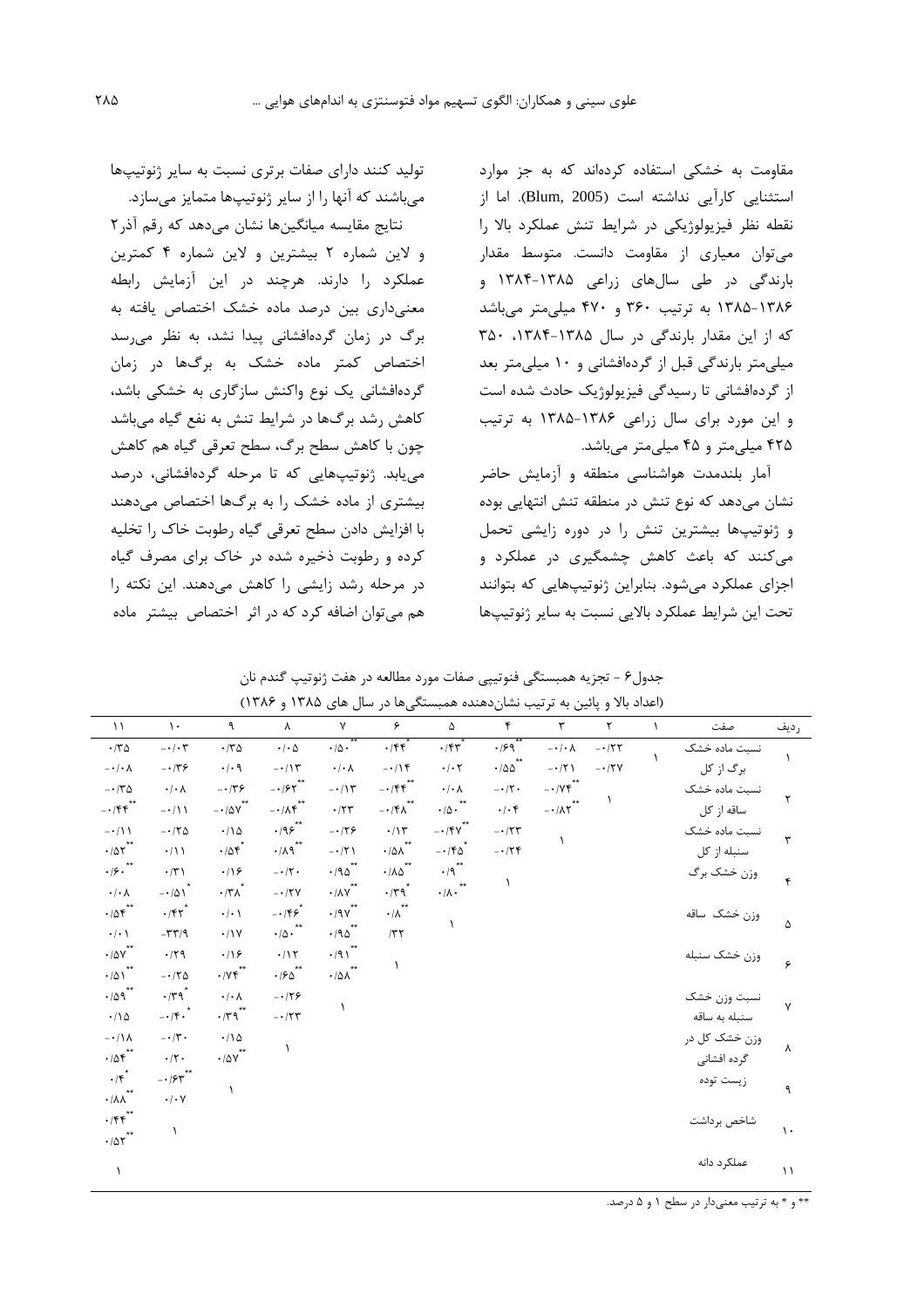خشک به برگ، وزن خشک ریشه کاهش یافته و به خاطر جذب يائين آب توسط ريشه ها، عملكرد كاهش می یابد. به نظر می رسد رابطه بین تسهیم ماده خشک به برگ و عملکرد و یا مقاومت بر اساس نوع ژنوتیپ متفاوت باشد.

تجمع ماده خشک یک ژنوتیپ نشاندهنده کارایی مصرف آب تحت شرایط کمبود آب است، ولی مهمتر از آن اختصاص ماده خشک به بخشهای اقتصادی گیاه است که منجر به شاخص برداشت بالاتر میگردد. بنابراین تجمع ماده خشک بالاتر به بخشهای زایشی در زمان گردهافشانی می تواند پارامتر محسوس و مناسبی برای گزینش تحت شرایط خشکی باشد .(Kumar, 2004)

ژنوتیپهای شماره ۲، ۵ و آذر ۲ نسبت به سایر ژنوتیپها مقدار و درصد بیشتری از ماده خشک را به سنبلهها و درصد کمتری از ماده خشک را به ساقهها اختصاص دادهاند و متوسط عملکرد بالاتری در طی دو سال آزمایش دارند. جدول ۶ همبستگی مثبت و معنیداری بین درصد و مقدار ماده خشک اختصاص یافته به سنبله در زمان گردهافشانی و عملکرد نشان میدهد. ژنوتیپهایی که درصد بیشتری از مواد فتوسنتزی را در زمان گردهافشانی به سنبلهها اختصاص می دهند عملکرد بالاتری نسبت به دیگر ژنوتیپها دارند. این رابطه بر این نکته تاکید دارد که ژنوتیپهایی که تا مرحله گردهافشانی، درصد بیشتری از وزن خشک کل را به سنبلهها اختصاص می دهند به خاطر ویژگیهای خشکی پسندتر سنبله و ظرفیت بالای فتوسنتزی سنبله در شرایط خشکی این ژنوتیپها میتوانند عملکرد بالاتری داشته باشند.

نتایج دیگر محققان نیز نشاندهنده اهمیت این صفت می باشد. .Reynolds et al (2005) گزارش کردند در یک محیط خیلی خشک، ژنوتیپهایی که سنبله نسبتاً بزرگتر دارند ممکن است در طول دوره پر شدن دانه زمانی که کانویی برگ ممکن است پیر باشد یا کارایی مصرف آب پائینتری داشته باشد، سودمندتر باشند. .Tambussi et al (2005) عنوان کردند که کارایی فتوسنتزی بهتر سنبله نسبت به برگ پرچم تحت شرایط تنش آب به خاطر ظرفیت سنبله برای حفظ محتوای

نسبی بالاتر آب میباشد. در کل جدا از اینکه سنبله نسبت به برگها به دانهها (محل ذخیره مواد فتوسنتزی) نزديكتر است، سنبله منبع عمده اسميلاتها است، به خاطر اینکه کارایی فتوسنتزی آن در شرایط تنش بهتر است. چندین خصوصیت برای کارایی فتوسنتزی بالای سنبله پیشنهاد شده است که می توان به این صورت خلاصه کړ د.

ا. ظرفيت تثبيت دوباره CO2 حاصل از تنفس

- ۲. ساختارهای خشکیپسندتری هستند (بهخاطر آناتومي وتنظيم اسمزى)
- ۳. برخی از ویژگیهای متابولیسمی گیاهان  $C_4$  یا گیاهان CAM را دارند (ساختاری هستند و یا در شرایط خشکی القاء می شود).

بنابراین فتوسنتز سنبله سهم عمده ای در عملکرد نهایی دانه دارد (Abbad et al., 2004). مخصوصاً در شرایط تنش خشکی سنبله ممکن است بخش فتوسنتزی اصلی برای پر شدن دانه به حساب آید (Sanchez-Dyaz et al., 2002). همبستگی منفی و معنیداری بین درصد و مقدار ماده خشک اختصاص یافته به سنبله با درصد و مقدار ماده خشک اختصاص یافته به ساقه مشاهده شد. همان طور که نتایج مقایسات میانگین نیز نشان میدهد اختصاص بیشتر ماده خشک به سنبله باعث كاهش اختصاص ماده خشك به ساقه می شود. این رابطه ممکن است به دلیل رقابت بین اندامهای رویشی و زایشی برای محدود کردن منابع ييش آيد (Miralles et al., 2000). از اينرو گزينش براي ژنوتیپهایی که در مرحله گردهافشانی، درصد بیشتری از مواد فتوسنتزی را به سنبله اختصاص می دهند و یا وزن خشک سنبله بیشتری در این مرحله دارند برای پیش بینی ژنوتیپهای با عملکرد بالا در شرایط خشکی مفىد ياشد.

از صفات دیگر که نحوه تسهیم مواد فتوسنتزی بین اندامهای مختلف را نشان میدهد نسبت وزنی سنبله به ساقه در زمان گردهافشانی و شاخص برداشت میباشد. (1990) Slafer et al. (1989) Siddique et al. شواهدی ارائه کرده اند که نشان می،دهد نحوه اختصاص مواد قبل از گردهافشانی (نسبت وزن سنبله به ساقه در مرحله گردهافشانی) میتواند در پیشبینی شاخص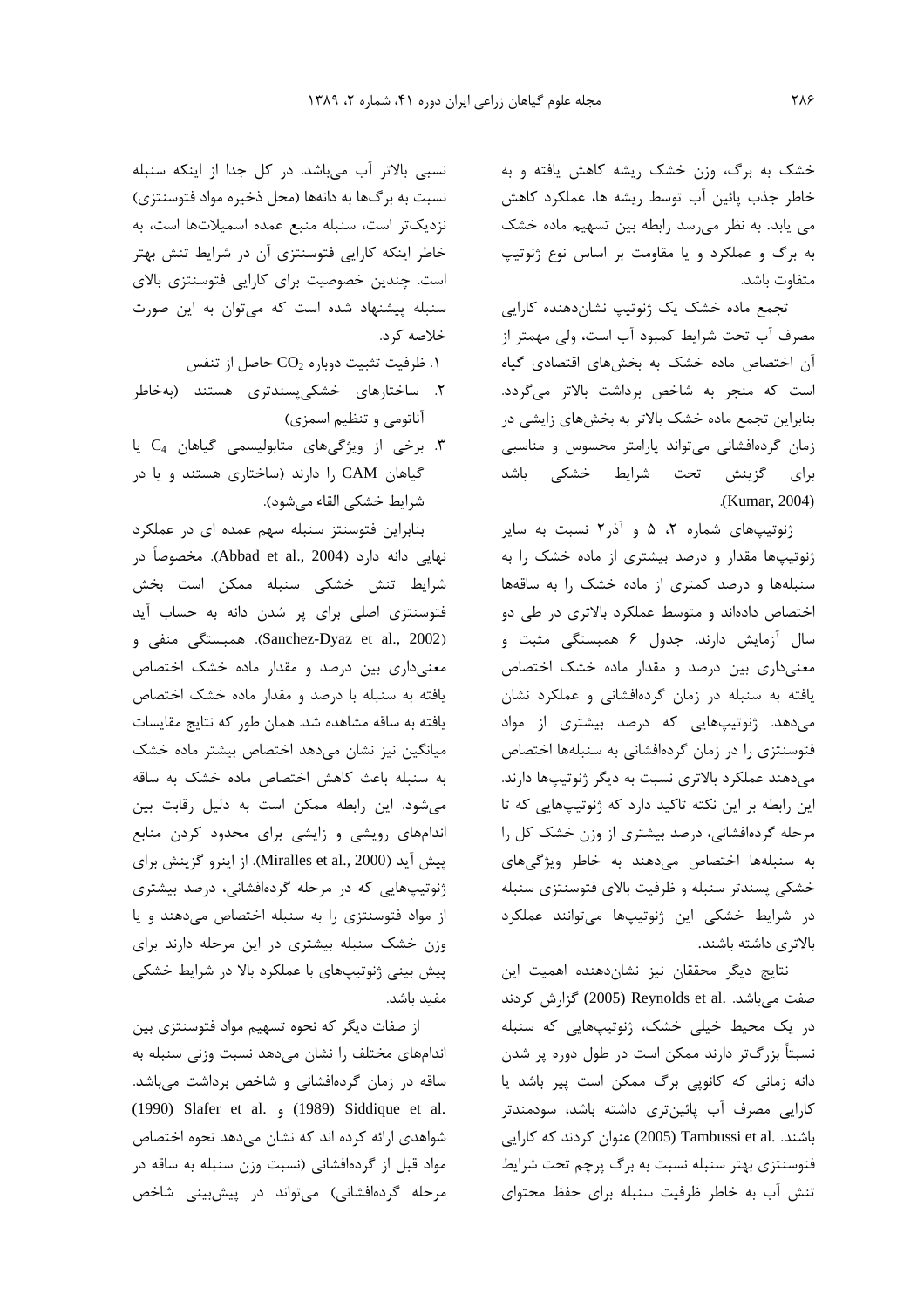برداشت در مرحله رسیدگی مورد استفاده قرار گیرد.

نتایج جدول ۶ همبستگی مثبت و معنیداری بین نسبت وزنی سنبله به ساقه و عملکرد دانه نشان می دهد. بالا بودن نسبت وزن خشک سنبله به وزن خشک ساقه در برخی ژنوتیپها نشان میدهد که در این ژنوتیپها سنبله در شرایط تنش خشکی نسبت به ساقه رشد بیشتری دارد.

در شرایط تنش خشکی، تولید مواد فتوسنتزی کاهش یافته و رقابت برای جذب مواد فتوسنتزی در این شرایط عمدتا به نفع سنبله تمام می شود و وزن خشک سنبله به وزن خشک کل و وزن خشک ساقه افزایش می یابد. بنابراین ژنوتیپهایی که درصد کمتری از مواد فتوسنتزى را به ساقهها اختصاص مى دهند يا ارتفاع کمتری دارند درصد بیشتری از مواد فتوسنتزی را به سنبله اختصاص مے،دهند.

.2000) Miralles et al (2000) عنوان كردند ژنهايي كه در کاهش ارتفاع نقش دارند و باعث گلدهی زود هنگام می شوند راههای ساده و موثری برای افزایش شاخص برداشت هستند هر دو این صفات هم توارث پذیری بالایی دارند و هم رشد اندامهای رویشی را کاهش می دهند. در مورد کاهش ارتفاع، رقابت کمتری برای مواد فتوسنتزی بین سنبله درحال رشد و ساقه در حال طویل شدن وجود دارد و دلیل اصلی برتری ارقام نیمه پاکوتاه نسبت به ارقام پا بلند این مورد میتواند باشد که چرا ارقام نیمه پا کوتاه هم در شرایط آبی و هم در شرایط دیم موفق هستند. همچنین رابطه مثبت و معنیداری بین وزن خشک کل در زمان گردهافشانی و عملکرد مشاهده می شود به لحاظ این که بین وزن خشک سنبله و وزن خشک کل در زمان گردهافشانی همبستگی فنوتیپی مثبت و معنیداری وجود دارد، افزایش عملکرد دراثر افزایش وزن خشک کل در زمان گردهافشانی به خاطر افزایش وزن خشک سنبلهها و كارايي فتوسنتزى بالاى سنبلهها تحت شرايط تنش میباشد. بنابراین گزینش ژنوتیپهای با وزن خشک کل و وزن خشک سنبله بالاتر در زمان گردهافشانی به لحاظ ارتباط مثبت با عملكرد، عامل گزينشى مناسبى براى این شرایط خواهد بود.

برخی از محققین افزایش تولید زیستتوده (میزان

ماده خشک تولید شده در طول فصل رشد) در ارقام مختلف را از اهداف مهم گزینش تحت شرایط تنش خشکی می دانند، که باعث افزایش معنیداری در میزان (Zarea-Fizabady & Ghodsi, 2004; عملكرد مى گردد (Blum, 1998 ولی محققین دیگری بر این باورند که تا به حال، زیستتوده به طور عمومی با بازده عملکرد در ارتباط نبوده است Waddington et al., 1986; Sayre et) al., 1997). در این آزمایش، همبستگی مثبت و معنیداری بین زیستتوده و عملکرد مشاهده شد.

نتايج جدول ۶ همبستگي فنوتيپي مثبت و معنیداری بین شاخص برداشت و عملکرد نشان می دهند. با توجه به اینکه شاخص برداشت بیانگر درصد انتقال مواد آلى ساخته شده از منبع به مخزن است، پس ارقامی که دارای شاخص برداشت بالایی هستند، قادرند کربوهیدراتهای بیشتری را از اندامهای سبز منتقل کنند و باعث افزايش عملكرد شوند.

چندین محقق گزارش کرده اند که افزایش در عملكرد دانه به طور عمده با اختصاص بهتر مواد پرورده (Calderini, et al., 1995; Sayre et al., به دست می[باید (1986) 1997; Waddington et al., 1986. بنابراين ژنهايي كه نسبت بیشتری از اسیمیلاتها را به دانه اختصاص میدهند منجر به افزایش در شاخص برداشت میشوند و انتظار این است که عملکرد دانه تحت شرایط خشکی را .(Reynolds et al., 2005).

همچنین .Richards et al (2002) خاطر نشان کردند که شاخص برداشت بالا تحت شرایط خشکی ممکن است مربوط به صفات ساختاری (از قبیل صفاتی که با ژنهای Rht در ارتباطند) یا صفات سازگار به تنش باشند. مورد اول بیشتر در ارتباط با کارایی بالای مصرف آب است (كارايي مصرف آب بر حسب افزايش عملكرد دانه نسبت به زیستتوده تعریف می شود)، اما مورد آخری که باعث افزایش شاخص برداشت میشود ناشی از اثر پلیوتروییک' صفات است که باعث بهبود عملکرد در دوره پر شدن دانه می شود و این مورد به خاطر حرکت دوباره ذخایر ساقه و افزایش قابلیت دسترسی به آب میباشد (Reynolds et al., 2005).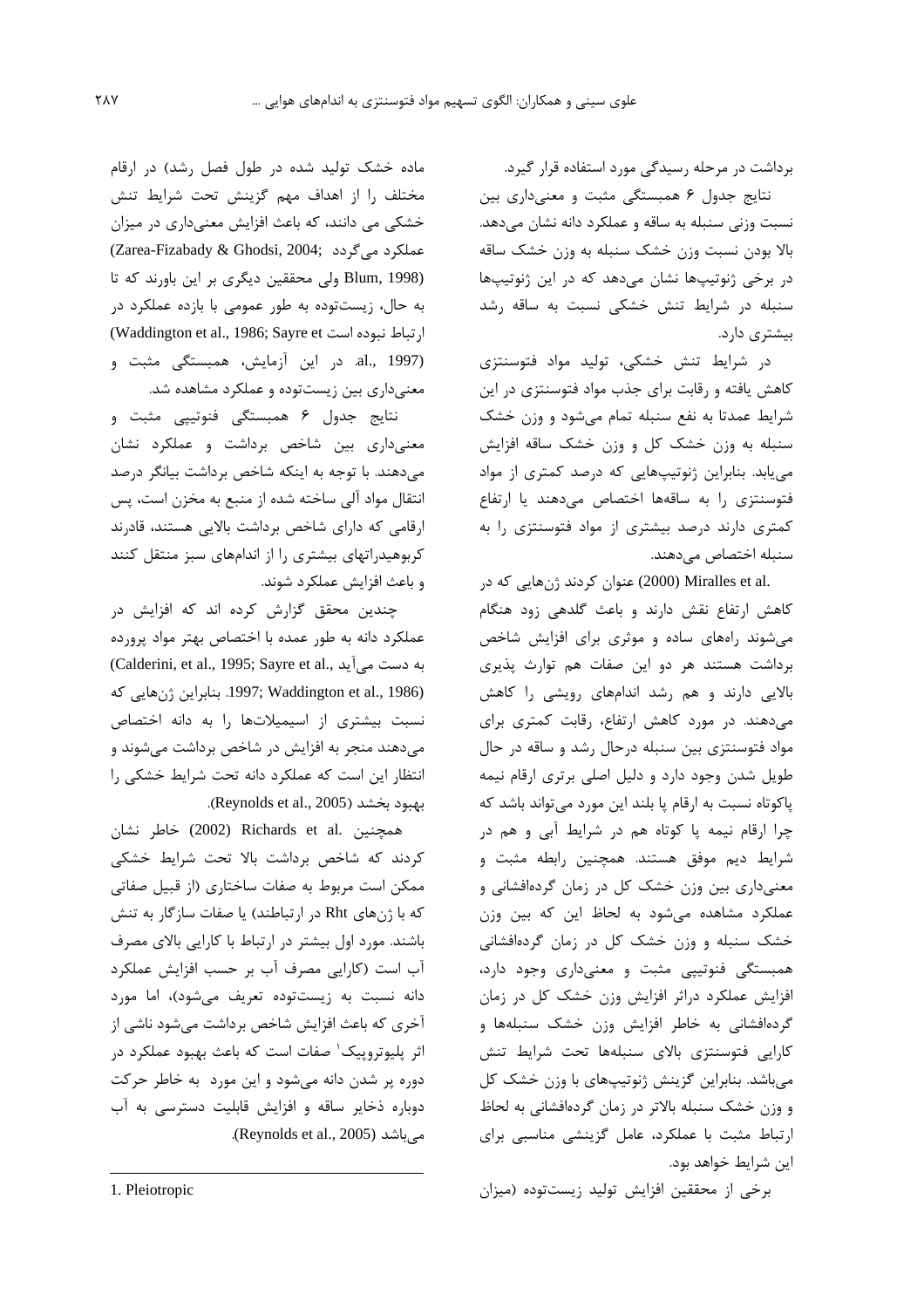همان طور که ملاحظه می گردد بین زیستتوده و شاخص برداشت همبستگی فنوتییی منفی و معنیداری وجود دارد این رابطه نشاندهنده این است که ژنوتیپھایی که زیستتوده یائینتری دارند مواد فتوسنتزی را به طور فزایندهای به دانهها منتقل میکنند و در نتیجه شاخص برداشت بالایی خواهند داشت. بنابراین افزایش شاخص برداشت در اثر کاهش زیست توده می تواند در شرایط تنش مطلوب باشد. چون ژنوتیپهایی که رشد رویشی کمتری دارند با حفظ رطوبت خاک، در دوره رشد زایشی گیاه، کمتر تحت تاثیر تنش خشکی قرار می گیرند.

2001) Angus & VanHerwaarden عنوان كردند که دستیابی به عملکرد دانهای بالا (و شاخص برداشت بالا) وابسته به تعادل بین رشد قبل از گردهافشانی و بعد از گردهافشانی است. رسیدن به این تعادل در محیطهای دیم که شرایط غیرقابل پیشبینی دارند بسیار مشکل است. برای مثال، رشد خیلی کم قبل از گردهافشانی ممکن است تولید ماده خشک کل را محدود کند و شاخص برداشت را حداکثر کند اما آب باقیمانده در خاک، مورد استفاده قرار نمی گیرد از طرف دیگر رشد بیش از حد قبل از گردهافشانی باعث خواهد شد که عملکرد کل ماده خشک حداکثر شود به خاطر اینکه همه آب قابل دسترس خاک مصرف شده که این مورد می تواند منجر به شاخص برداشت کم و عملکرد دانهای پائین شود. بنابراین ژنوتیپهایی که در شرایط تنش خشکی درصد بیشتری از مواد فتوسنتزی قبل از گردهافشانی و پس از گردهافشانی را به سنبلهها اختصاص دهند در نهایت عملکرد بالایی خواهند داشت.

اختصاص کمتر مواد فتوسنتزی قبل از گردهافشانی به برگها و ساقهها باعث حفظ رطوبت ذخیره شده در خاک شده و این رطوبت به طور موثرتری در زمان پر شدن دانه مورد استفاده قرار میگیرد. همچنین اگر ژنوتیپها کارایی بالایی در اختصاص مواد فتوسنتزی قبل و بعد از گردهافشانی از طریق حرکت مجدد و انتقال مجدد داشته باشند عملكرد بالاترى از طريق شاخص برداشت بالا خواهند داشت. در بين همه صفات مورد مطالعه صفاتي كه همبستگي بالا و معنىداري با عملكرد در طی دو سال آزمایش نشان دادند، مقدار ماده خشک اختصاص یافته به سنبلهها، زیستتوده و شاخص برداشت بودند این روابط نشان دهنده کارایی بالای این صفات برای گزینش ژنوتیپها تحت شرایط تنش مے ِباشد.

## نتىجەگىرى كلى

اصلاح برای صفت عملکرد در شرایط تنش کاری بسیار پیچیده و مشکل است بررسی ارتباط این صفت با صفات دیگر و بافتن صفات دارای همیستگی بالا با عملکرد و وراثت پذیری بالا و در عین حال دارای هزینه کم می تواند به گزینش ارقام و لاین های برتر در شرایط تنش کمک شایانی نماید از این رو صفات تسهیم ماده خشک بالا به سنبله در زمان گردهافشانی، بیوماس و شاخص برداشت بالا در این آزمایش به عنوان صفات موثر در گزینش لاینهای برتر میباشند که میتوانند در گزینش لاینهای با عملکرد بالا تحت شرایط تنش کمک كنند. رقم آذر ٢، لاينهاى ٢ و ۵ به خاطر عملكرد بالا در شرایط تنش خشکی می توانند در برنامههای تلاقی جهت اصلاح برای مقاومت به تنش خشکی مورد استفاده قرا, گېرند.

#### **REFERENCES**

- Abbad, H., El Jaafari, S. A., Bort, J. & Araus, J. L. (2004). Comparative relationship of the flag leaf and the ear photosynthesis with the biomass and grain yield of durum wheat under a range of water conditions and different genotypes. Agronomie, 24, 19-28.
- 2. Ahmadi, A., Saeidi, M. & Jahansooz, M. R. (2005). Pattern of photosynthetat distribution and grain filling in bread wheat cultivar under stress and non stress condition. Journal of Agricultural Sciences, 36(6), 1333-1343.
- 3. Angus, J. F. & Van Herwaarden, A. F. (2001). Increasing water use and water-use efficiency in dryland wheat. Agronomy Journal, 93, 290-298.
- 4. Araus, J. L., Slafer, G. A., Reynolds, M. P. & Royo, C. (2002). Plant breeding and drought in  $C_3$  cereals: what should we breed for? Annals of Botany, 89, 925-940.
- 5. Ashraf, M. & Harris, P. J. C. (2005). Abiotic stresses: Plant resistance through breeding and molecular *approaches.* Haworth Press Inc., New York.
- 6. Austin, R. B. (1989). Maximizing crop production in water limited environments. P. 13-25. In F. W. G. Baker (ed.) Drought resistance in cereals. CAB International, Wallingford, England 2220.